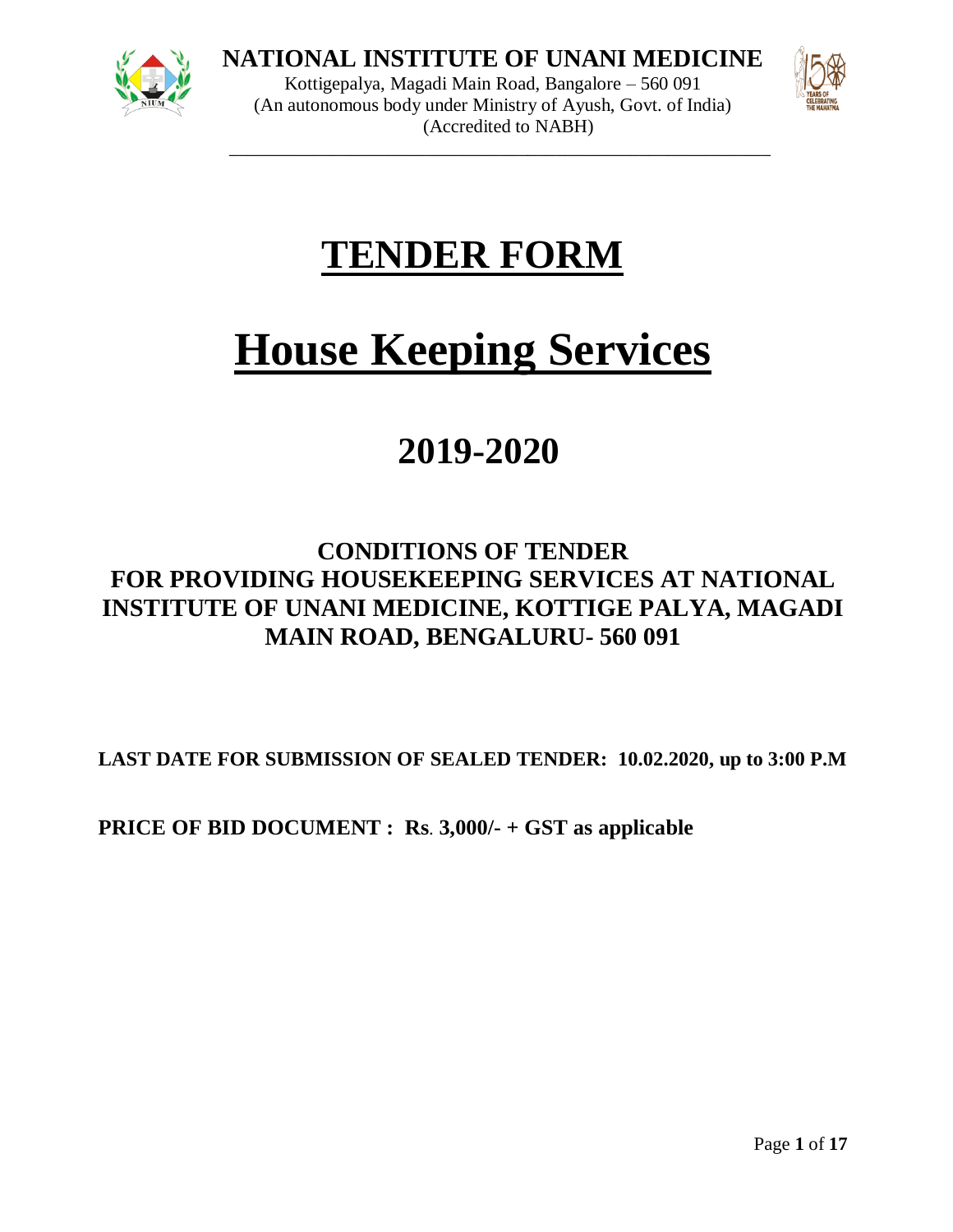

## Kottigepalya, Magadi Main Road, Bangalore – 560 091

#### **FACE SHEET ACCOMPANYING THE TENDER SCHEDULE**

| Name and full Address of<br>Contractor to whom the<br>Schedule is issued. |                |                                        |
|---------------------------------------------------------------------------|----------------|----------------------------------------|
| <b>Cost of Tender schedule</b>                                            |                | Rs. $3,000/$ - + GST as applicable     |
| Date of issue of tender documents                                         |                | 20.01.2020, from 10:00 Hrs to 5:00 P.M |
| Last date for issue of tender documents                                   | $\ddot{\cdot}$ | 10.02.2020, from 10:00 Hrs to 1:00 P.M |
| Last date for submission of<br><b>Sealed Tender Documents</b>             | $\ddot{\cdot}$ | 10.02.2020, up to 3:00 P.M             |
| Date of opening sealed tenders                                            | $\ddot{\cdot}$ | 11.02.2020, at 3:00 P.M                |
| <b>EMD</b>                                                                | $\ddot{\cdot}$ | $Rs. 1,00,000/-(Rs. One lakh Only)$    |
| <b>EMD DD. No. &amp; Date</b>                                             | ፡              |                                        |

**Signature of Tenderer**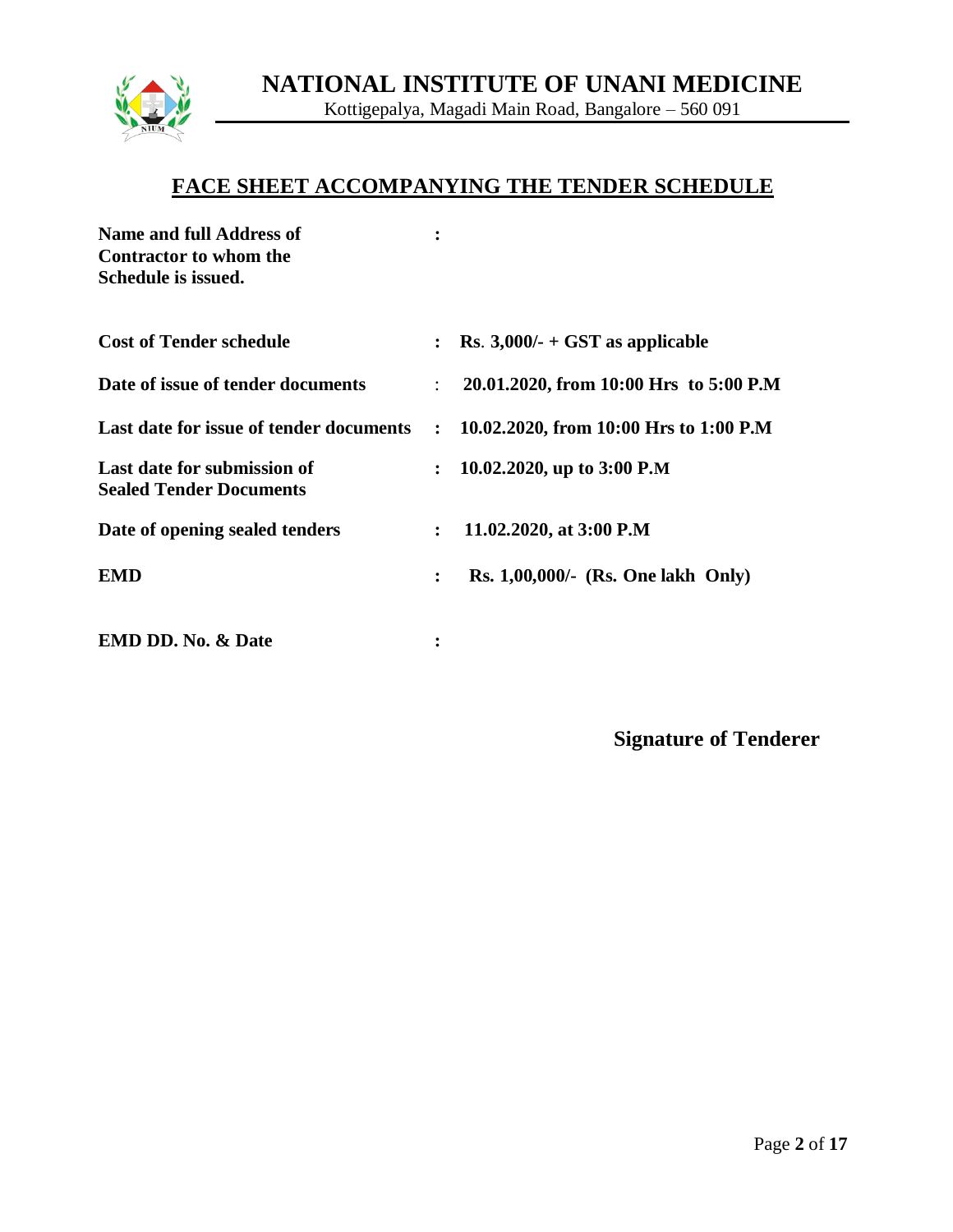

For **Technical Bid** the following Certificate should be submitted by the Firm /Agency as per the Serial Number, if serial number not mentioned by the firm/agency the technical bid summarily be rejected. Any information given by the firm /agency found misleading /false or incorrect nature throughout the contract period, the firm may be disqualified immediately and security deposit submitted by the said firm/agency shall be forfeited.

| S.<br>N <sub>o</sub> | Name of certificate                                                                                                                                              | Number | Name of issuing<br>authority | Remark |  |  |  |
|----------------------|------------------------------------------------------------------------------------------------------------------------------------------------------------------|--------|------------------------------|--------|--|--|--|
|                      |                                                                                                                                                                  |        |                              |        |  |  |  |
| $\mathbf{1}$         | Tender Form Fees (By DD/Cash)                                                                                                                                    |        |                              |        |  |  |  |
| $\overline{2}$       | <b>EMD</b>                                                                                                                                                       |        |                              |        |  |  |  |
| 3                    | Turnover during the last two years                                                                                                                               |        |                              |        |  |  |  |
|                      | (only for housekeeping work to be                                                                                                                                |        |                              |        |  |  |  |
|                      | mentioned in remark column)                                                                                                                                      |        |                              |        |  |  |  |
| $\overline{4}$       | Registration certificate of                                                                                                                                      |        |                              |        |  |  |  |
|                      | establishment/Firm/Agency                                                                                                                                        |        |                              |        |  |  |  |
| 5                    | PAN card                                                                                                                                                         |        |                              |        |  |  |  |
| 6                    | EPF registration certificate                                                                                                                                     |        |                              |        |  |  |  |
| $\boldsymbol{7}$     | ESI registration certificate                                                                                                                                     |        |                              |        |  |  |  |
| $\overline{8}$       | Police registration certificate                                                                                                                                  |        |                              |        |  |  |  |
| 9                    | <b>Police Verification Certificate</b>                                                                                                                           |        |                              |        |  |  |  |
| 10                   | Service Tax registration certificate                                                                                                                             |        |                              |        |  |  |  |
| 11                   | GST registration certificate.                                                                                                                                    |        |                              |        |  |  |  |
| 12                   | Labour department registration certificate                                                                                                                       |        |                              |        |  |  |  |
|                      | in the field of Housekeeping Services                                                                                                                            |        |                              |        |  |  |  |
| 13                   | Professional Tax certificate                                                                                                                                     |        |                              |        |  |  |  |
| 14                   | IT clearance certificate for the last two                                                                                                                        |        |                              |        |  |  |  |
|                      | years.                                                                                                                                                           |        |                              |        |  |  |  |
|                      |                                                                                                                                                                  |        |                              |        |  |  |  |
| 15                   | Audited balance sheet for last two years.                                                                                                                        |        |                              |        |  |  |  |
| 16                   | Latest Experience certificate in the field of                                                                                                                    |        |                              |        |  |  |  |
|                      | Housekeeping Services only, other service                                                                                                                        |        |                              |        |  |  |  |
|                      | certificate not be considered.                                                                                                                                   |        |                              |        |  |  |  |
| 17                   | List of clients for the last ten years                                                                                                                           |        |                              |        |  |  |  |
| 18                   | In addition to the above the following should be furnish by the firm /agency                                                                                     |        |                              |        |  |  |  |
|                      |                                                                                                                                                                  |        |                              |        |  |  |  |
|                      | Whether the firm /agency black listed from any office/institution during last 10 years (Y/N). If,<br>1)                                                          |        |                              |        |  |  |  |
|                      | Yes details thereof. (Separate sheet to be enclosed).                                                                                                            |        |                              |        |  |  |  |
|                      | 2)                                                                                                                                                               |        |                              |        |  |  |  |
|                      | Whether the firm /agency file Court Case against any office/institution during last 10 years<br>(Y/N). If, Yes details thereof. (Separate sheet to be enclosed). |        |                              |        |  |  |  |
|                      |                                                                                                                                                                  |        |                              |        |  |  |  |
|                      | Address of the firm/ agency in BENGALURU :<br>3)                                                                                                                 |        |                              |        |  |  |  |
|                      |                                                                                                                                                                  |        |                              |        |  |  |  |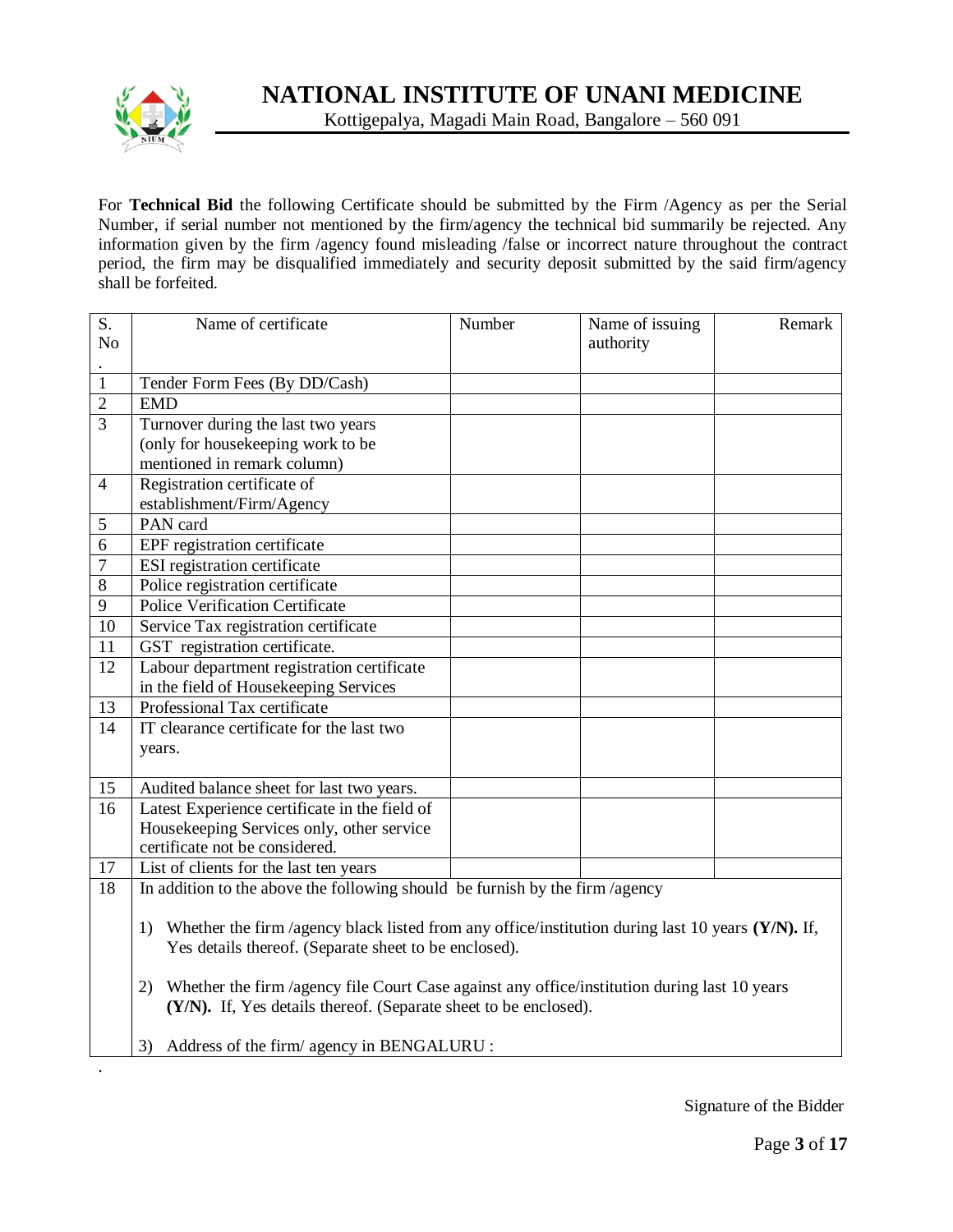## **DECLARATION**

| 1. I.                                                                                       |  |  |  |                                                 | Son/Daughter/Wife | of |
|---------------------------------------------------------------------------------------------|--|--|--|-------------------------------------------------|-------------------|----|
| Shri.                                                                                       |  |  |  | Proprietor/Director/Authorized signatory of the |                   |    |
| agency/Firm, mentioned above, is competent to sign this declaration and execute this tender |  |  |  |                                                 |                   |    |
| document:                                                                                   |  |  |  |                                                 |                   |    |

- 2. I have carefully read and understood all the terms and conditions of the tender and undertake to abide by them;
- 3. The information/Documents furnished along with the above application are true and authentic to the best of my knowledge and belief. I/we. am/are well aware of the fact that furnishing of any false information/fabricated document would lead to rejection of my tender at any stage besides liabilities towards prosecution under appropriate law.

Signature of authorized person

Name: \_\_\_\_\_\_\_\_\_\_\_\_\_\_\_\_\_\_\_

Seal: \_\_\_\_\_\_\_\_\_\_\_\_\_\_\_\_\_\_

Date: Place: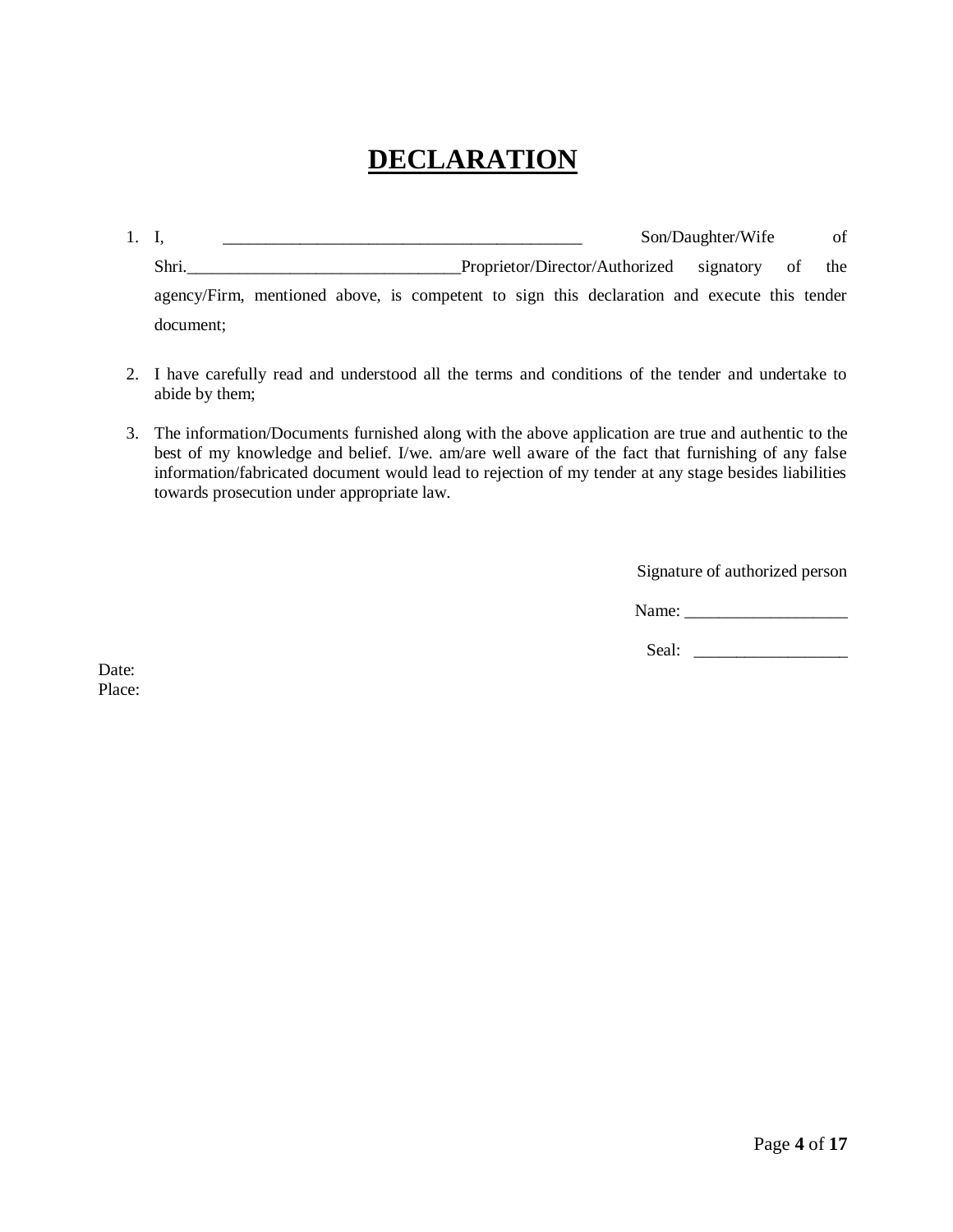

#### **TENDER SCHEDULE**

#### **TENDERS ARE INVITED FOR PROVIDING HOUSEKEEPING SERVICES AT NATIONAL INSTITUTE OF UNANI MEDICINE, KOTTIGEPALYA, BENGALURU**

#### **CONDITIONS**

- 1. The bid should accompany the earnest money deposit of Rs. 1,00,000/-( Rs. One lakh only) in the form of DD/Bankers Cheque obtained from any Nationalized Bank payable by crossed DD in favor of Director, National Institute of Unani Medicine, BENGALURU payable at BENGALURU. Please note that cheque will not be accepted in lieu of Demand draft. The EMD will be refunded to the unsuccessful Tenderer after tender is finalized*.*
- 2. The areas for House Keeping in the National Institute of Unani Medicine, BENGALURU shall be entrusted to the contractor in AS IS WHERE IS CONDITIONS for keeping the Institute in spick and span conditions.
- 3. No additions, alteration, modifications to the existing buildings shall be made in any manner without prior written consent of the Director, NIUM and the contractor shall maintain the building in good condition.
- 4. The firm shall have a turn over of **Rs. 4 Crores per annum** and enclose Income tax and service tax clearance, audited profit & loss account and balance sheet for the last two financial years i.e. 2018-19 & 2017-18.
- 5. The successful Tenderer will have to deposit 10% of the contract amount per annum as Performance Security Deposit at the time of place in the work order within 15 days of the receipt of the formal order. The Performance Security shall be furnished in the form of Demand Draft in favour of NIUM, B'lore. The Performance Security should remain valid for a period of 60 days beyond the date of completion of all the contractual obligations of the Tenderer. The Security deposit will be forfeited if the contractor prematurely withdraws or if the services are terminated for being unsatisfactory after giving him an opportunity for hearing and one month's notice.

#### 6. **Description of scope of work:**

Dusting/cleaning of rooms including all furniture and fixtures, computers and accessories (dry dusting) corridors, stores, toilets, staircases including anything and everything up to ceiling height, wet mopping of floors and washing of floors and ceiling external facia, roof, pathways, parks, kutcha ground, boundary walls, glass panes with suitable eco friendly and bio degradable cleaning chemicals with suitable or mechanically and electrically operated equipment/machines and specified manpower, on all working days during working hours and as many times as desired by the in charge of the facility.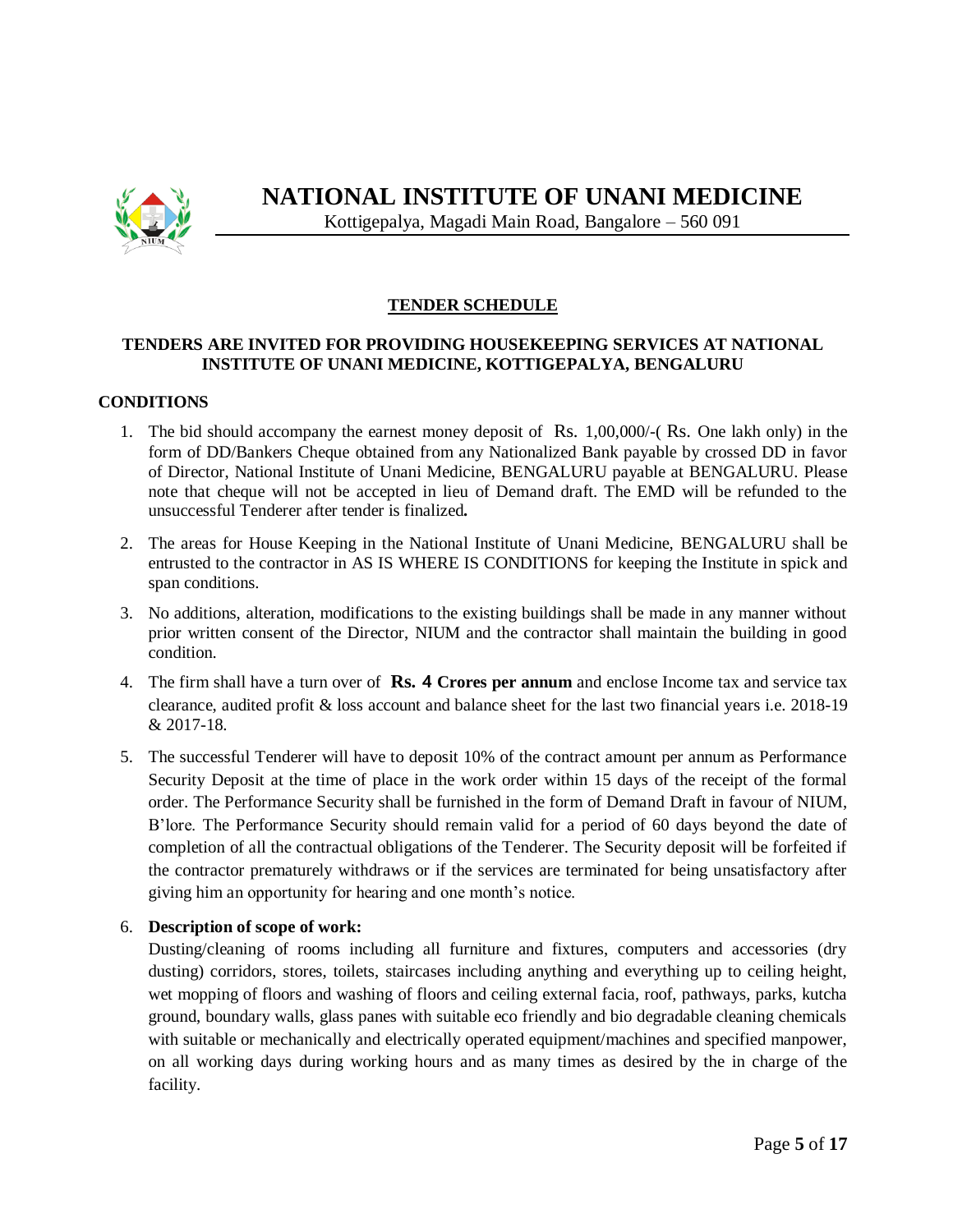- 7. The contractor shall maintain the building and movable properties like furniture, electrical installation etc., in good conditions during the contract period. The contractor shall handover all articles entrusted in good conditions at the end of contract period. The contractor shall compensate the National Institute of Unani Medicine for any damage on such properties with the replacement value or the same shall be recovered from Security Deposit.
- 8. The Agencies having at least 2 years' experience in housekeeping are required to apply. They should have an experience of House Keeping in reputed Institutions/ firms/corporate /hospitals/offices mess/hotels/big establishments/companies etc., of more than 100 beds strength or reputed clubs or Officers Mess or Three Star Hotel, Big establishments or Companies etc. The Director, NIUM may if considered necessary have the places run by Tenderer inspect and reject the tenderers whose quality of house keeping is found substandard.

Tender is in Two parts:

#### **Bids should be made in two separate sealed covers marked as Technical Bid and Financial Bid.**

#### **"TECHNICAL BID'' AND "FINANCIAL BID''**

- i) Technical Bid containing documents of General nature establishing eligibility criteria as specified viz. scanned copies of audited balance sheets and proof and loss statement for previous three years to establish the turnover of the bidder, E.M.D. as specified, experience of contractor, various registrations(service tax, GST, EPF, ESI) license by labour commissioner of Govt of India & supporting documents, ITRs and other returns, registered office on the letter head, undertakings, authorization, etc. As asked for in the tender, etc., each and every documents in the technical bid should be signed by the proprietor/ duly authorized partner or all the partners in case of a partnership firm or the authorized Director in case of the company, all these also need to be stamped by the seal of the agency on each page.
- ii) No service charge should be mentioned anywhere in technical bid otherwise the bid is liable to be rejected.
- iii) Preparation of Bids:
- a) **Language and signing of bid**: The bid prepared by the contractor and all correspondences and documents relating to the bid by contractor shall be in English language. Supporting documents and printed literature furnished by the contractor may be in any other language provided these are accompanied by an accurate translation of the relevant passages in English, in which case , for purposes of interpretation of the bid, the translation shall prevail.
- iv) **Evaluation of Bid**: Technical Evaluations of the bids will be done by a duly constituted committee on the basis of bid documents submitted as eligibility criteria.
- v) **Examination of bid**: The committee constituted by the competent authority will examine the bids to determine whether they are complete, whether any computational error have been made, whether the documents have been properly signed and whether the bids are generally in order. The committee shall determine the conformity of each bid to the bidding documents.
- vi) **Award of contract**.
	- a) TIE BREAKER: in case of identical bids by more than one bidder, the following tie breaker procedure will be adopted to break the tie ( in order of listing):
	- i. **Turnover of the Bidder**: More the turnover, more the preference.
	- ii. **Duration of Establishment**: Longer the period of establishment, more the preference.
	- vii) The list of organizations for which such services were supplied in the last 10 years should be furnished in the following format.

| Name of Posts | No. of persons supplied | Name of the Institution |  |
|---------------|-------------------------|-------------------------|--|
|               | 2007-08 to 2018-19      |                         |  |
|               |                         |                         |  |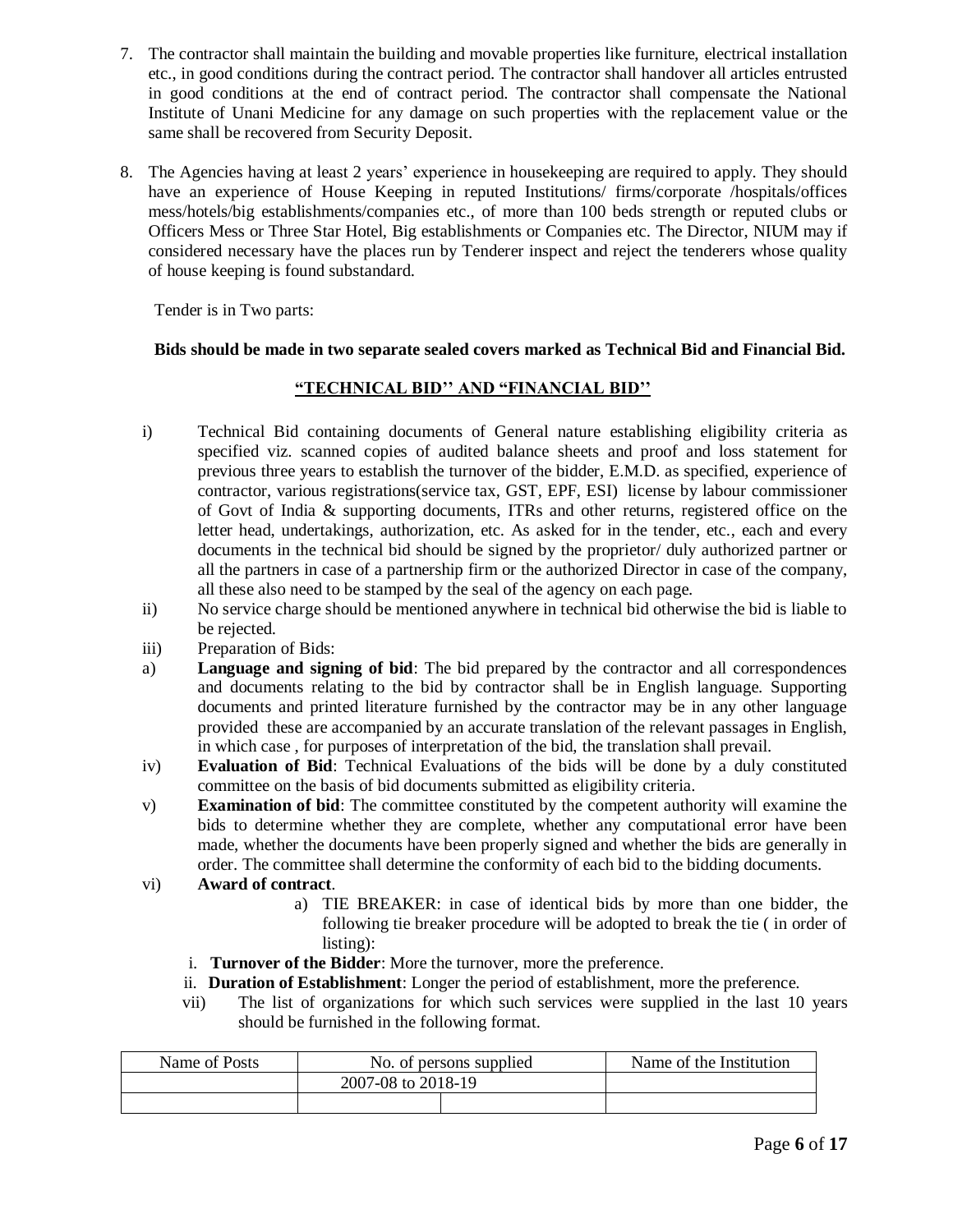Documentary proof for the information given above should be furnished. The National Institute of Unani Medicine reserves the right to reject the Tenders whose experience is considered inadequate.

- viii) The EMD of Rs. 1,00,000/- (Rs. One Lakh Only) must be enclosed along with the Technical bid cover only. The Technical bid received without EMD will be rejected summarily.
- ix) The bidders are asked to enclose the following
- a. Brief profile of the Company and evidence to establish that the bidder has successfully executed contracts of similar nature in the last two years 2018-19, 2017-18.
- b. Audit and balance sheet and profit and loss account for the two years.
- c. List of clientele during lost two years along with the cost of assignment.
- d. PAN No. and current IT clearance certificate.
- e. Attested copy of proof of EPF registration.
- f. Attested copy of proof of ESI registration.
- g. Attested copy of proof of service tax/GST registration.
- h. Attested copy of proof by the labour commissioner for contracting labour under Contract labour Act which should be valid on the last date of bidding for the tender
- i Should submit undertaking on affidavit that the company / firm has not been black listed by any court of law or any Govt / Central Autonomous bodies/ PSU and in future if it takes place the agency shall be liable to inform the office.

h. DD for Rs.1,00,000/- towards EMD (not drawn before the date of this Advertisement in favour of Director, NIUM payable at BENGALURU.

- x) While furnishing the technical bid, the bidders are expected to furnish the following additional documents without which the bidders shall stand disqualified.
	- 1. Area of Business and qualifications of bidders.
	- 2. Whether the bidder has a licence from the local Government (i.e. BENGALURU) agencies at the place of operations or from any other government.
- 9. The Financial bid should indicate the total monthly amount for providing the Services for Housekeeping, both for room services, sweeping and cleaning. The bid for materials and labours should be furnished separately. The bidder should write the monthly value for House keeping services both in words and figures in cases of dispute, the amount written in words will be taken as the bid value.

**The amount should be quoted keeping in view the prevailing monthly wages as per the Ministry of Labour, Govt. of India and the provision has to be made for all the statutory payments like ESI, EPF, Bonus, Uniform, Weekly off, holiday etc and the form also follows terms & condition as specified by Govt. of India vide their Gazette Notification dated August 2014 and subsequent notification if any scrupulously regarding EPF.** The quote should indicate clearly the rates for the worker, Supervisor, Field officers etc. In case of absence/shortage of manpower, proportionate deduction shall be made from the monthly bill.

- 10. Bidders should quote the monthly value of housekeeping for entire campus of National Institute of Unani Medicine.
- 11. A Self certified copy for the No. of employees in the Housekeeping operations should be furnished.
- 12. The tenders will be received 10.02.2020, up to 3:00 P.M and will be opened on 11.02.2020, at 3:00 P.M in the presence of bidders or their authorized persons.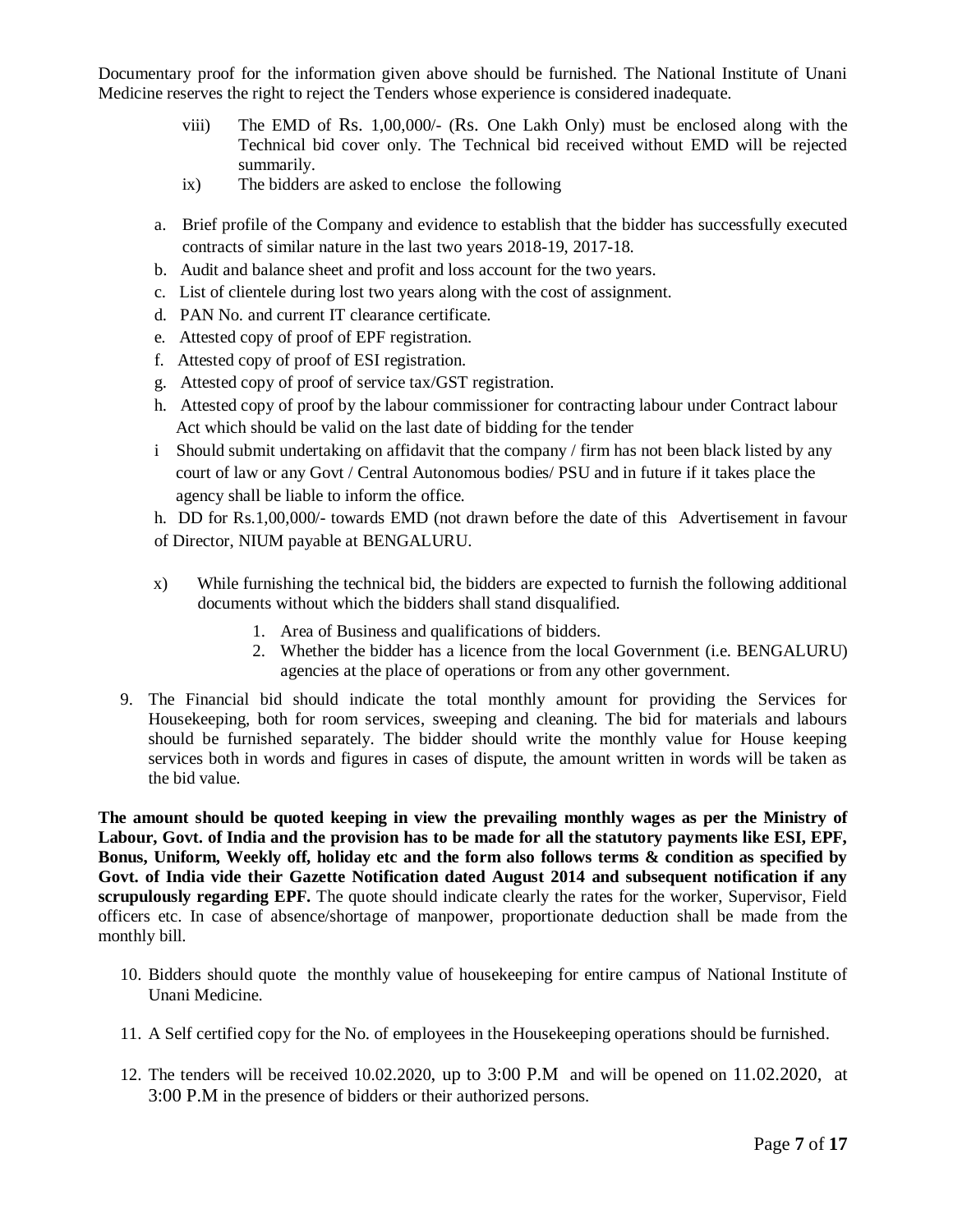13.The Director, NIUM will shortlist the tenderers who are technically found capable of meeting the requirements. Only the short-listed firms Financial Bid will be opened on the prescribed date. The decision of the Director, NIUM shall be final.

- 14. The Bid shall remain valid for 3 months from the last day for receipt of bids.
- 15. The contractors are advised in their own interest to ensure that all the points brought out in the tender documents are complied with in their bid, failing which the offer is liable to be rejected.
- 16. The contractor shall have to accept all the terms and conditions as laid down in the bidding document.
- 17. Any interlineations, erasures, or over writing shall be valid only if they are initialed by the person(s) signing the bid document.
- 18. Service charges quoted by the contractor shall be valid and constant during the contractor's performance of the contract and may not be subject to any variation on any account. Rates are to be filled for unskilled workers for non mechanized housekeeping works.
- 19. The contractor shall ensure that the personnel deployed by it are paid wages as per minimum wage Act as announced by Govt of India from time to time. The Institute will make payment towards the wages of the workers at the rates announced by Govt of India from time to time.
- 20. Income tax liability: the contractor will have to bear all income tax liabilities both corporate and personnel tax / liability of wages, etc. for the personnel deployed by him.
- 21. Period of Validity of bids: the bid shall be valid for acceptance for atleast 90 days from the date of technical bid opening, with provision to extend validity of the bids for further period at the request of institute, if needed. The bid shall not be withdrawn on or after the opening of bids till the expiration of the validity period or any extension agreed to thereof. In exceptional circumstances prior to expiry of the original bid validity period, the competent authority may request the contractor for specific extension in the period of validity*.*
- 22. Corrupt or fraudulent practices: The bidders must observe the highest standards of ethics and conduct during the tender process and afterwards during the execution of such contract. In pursuance of this policy the terms and conditions are as follows

a) "Corrupt practice means the offering , giving, receiving or soliciting of anything of value to influence the action of the public official in the tender process or in the [process of execution of contract; and

b) "Fraudulent practice" means misrepresentation or concealment of any material facts in order to influence the tender process or execution of a contract to the detriment of institute, and includes collusive practice among bidder (prior to or after bid submission) designed to establish bid prices at artificial non competitive levels and to deprive institute of the benefits of free and fair competition;

- 23. Institute will reject a proposal for award of contract, if it determines that the bidder recommended for award has engaged himself in corrupt or fraudulent practice while competing for the contract in question;
- 24. Institute will declare a firm ineligible, either indefinitely or for a specified of time, for award of the contract if at any time determines that the firm was engaged in corrupt and fraudulent practice while competing for the contract or in executing the contract.
- 25. Any concealment of fact like blacklisting or nonperformance in earlier contract will make the bid inadmissible.
- 26. Forfeiture: the earnest money may be forfeited if a bidder withdraws its tender during the period of bid validity or in case of a successful bidder, if a bidder fails;
	- a) To sign the contract in accordance with the terms and conditions; and
	- b) To furnish performance security as specified in the terms and conditions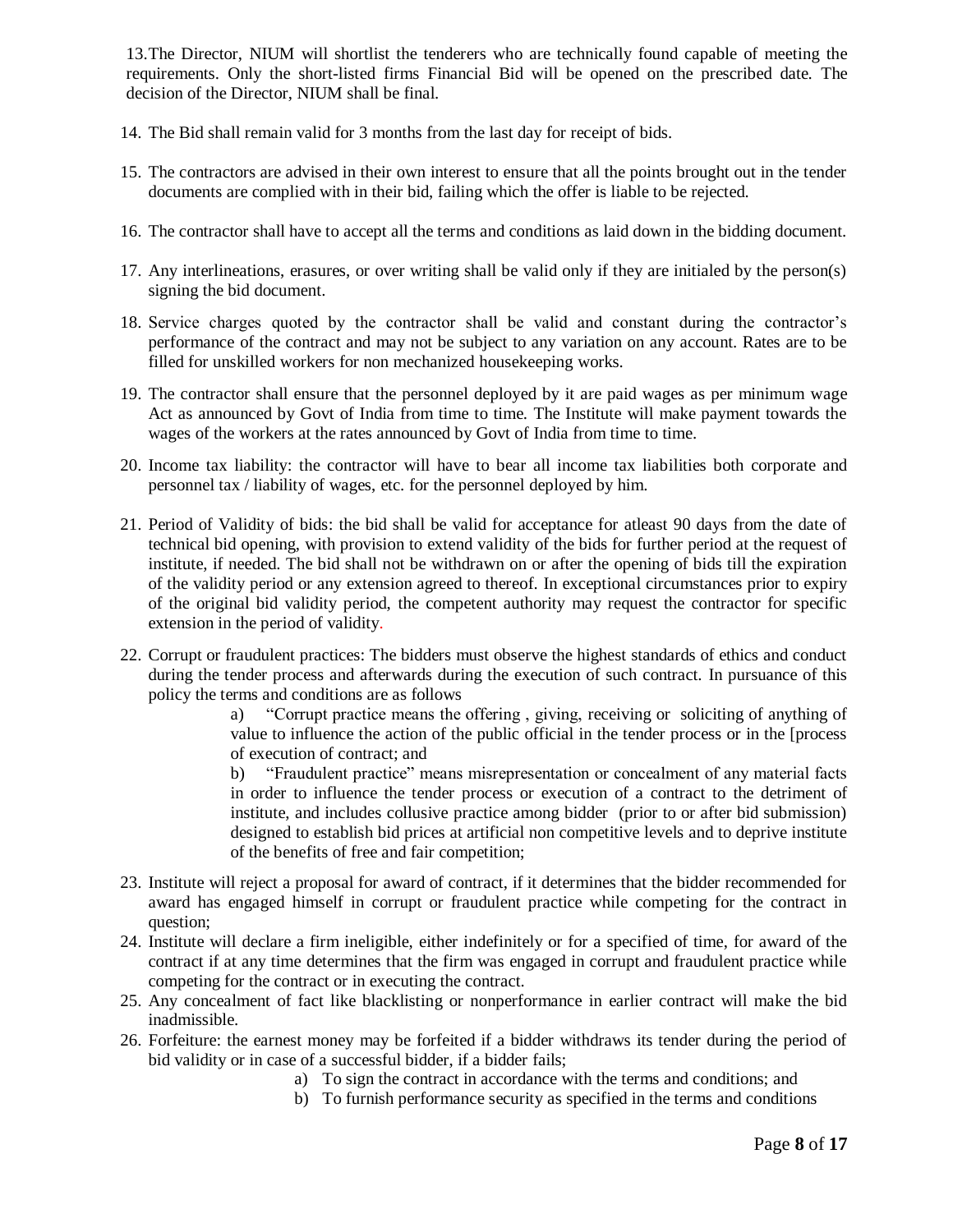- 27. The contractor should not sublet the work to any other agency/agencies.
- 28. The contract will be valid for a period of one year. However if the Director, NIUM so desires he may extend the contract for one more year subject to completion of satisfactory services.
- 29. The contract will be terminated by the Director based on the recommendation of monitoring committee for unsatisfactory service after giving an opportunity to the contractor. The loss to NIUM if any incurred on account of such termination will be recovered from the contractor. The decision of the Director, NIUM shall be final in this regard.
- 30. The contractors housekeeping activity is subject to the supervision by Director, NIUM under the overall charge of the monitoring committee, constituted and headed by him.
- 31. The contractor or Director, NIUM may at any time terminate the agreement without assigning any reasons after giving one month notice in writing.
- 32. No Child labour should be employed.
- 33. On expiry of the contract period the contractor shall handover all the articles in good conditions which were entrusted to him
- 34. .Timely availability of all the men, material and machinery at the building selected for housekeeping shall be the sole responsibility of the contractor and in the event of his or her failure to do so the authority in charge reverse the right to get the work done by hiring from alternative source at the cost and risk of the contractor and expenditure so incurred shall be deducted from the payments due to the contractor along with penalty as deemed fit. Contractor will ensure that man power deployed reports for work at least 30 minutes before the schedule time.
- 35. The contractor shall take all necessary steps to ensure that clinical work, official work and beneficiaries are not put to in convenience during office timings due to housekeeping, and there is no safety hazards/ any other hazards at work place.
- 36. Housekeeping jobs shall include cleaning of room, corridors, stores, toilets, staircase including furniture, dry dusting of computers and accessories, cleaning of anything and everything up to ceiling height including wet mopping and washing of floors and ceiling external facia, roof, pathways, parks, kutcha ground, boundary walls, glass panes with suitable eco friendly and bio degradable cleaning chemicals with suitable or mechanically and electrically operated equipment / machines and specified manpower, on all working days during working hours the liability on the part of Institute will be restricted to provision of electricity and water, minimum storage space where material/ equipments can be stored. The entire workforce used in the housekeeping shall be the liability of the contractor.
- 37. Visit to the facilities: The bidder is required to provide sanitation and housekeeping services to the institute and is advised to visit and acquaint himself with the areas in the facilities. The cost of visiting shall be borne by the bidder. It shall be deemed that the contractor has undertaken a visit to various facilities and is aware of the operational condition prior to submission of the tender documents.
- 38. Penalty: monitoring of the levels of the quality of the housekeeping services shall be done on regular basis by office of the institute and in the event of quality of housekeeping being found to be unacceptable in any month due to deficiency in the housekeeping work for lack of manpower, mechanical equipment, cleaning or other materials or processing, a "penalty" as detailed below will be levied, to be deducted from the contractor's bills/ performance security.
- 39. In case of any contractor's personnel(s) deployed under the contract is (are) absent, a penalty equal to double the wages of number of sanitations staff absent on that particular day shall be levied by the institute and the same shall be deducted from the contractor's bills.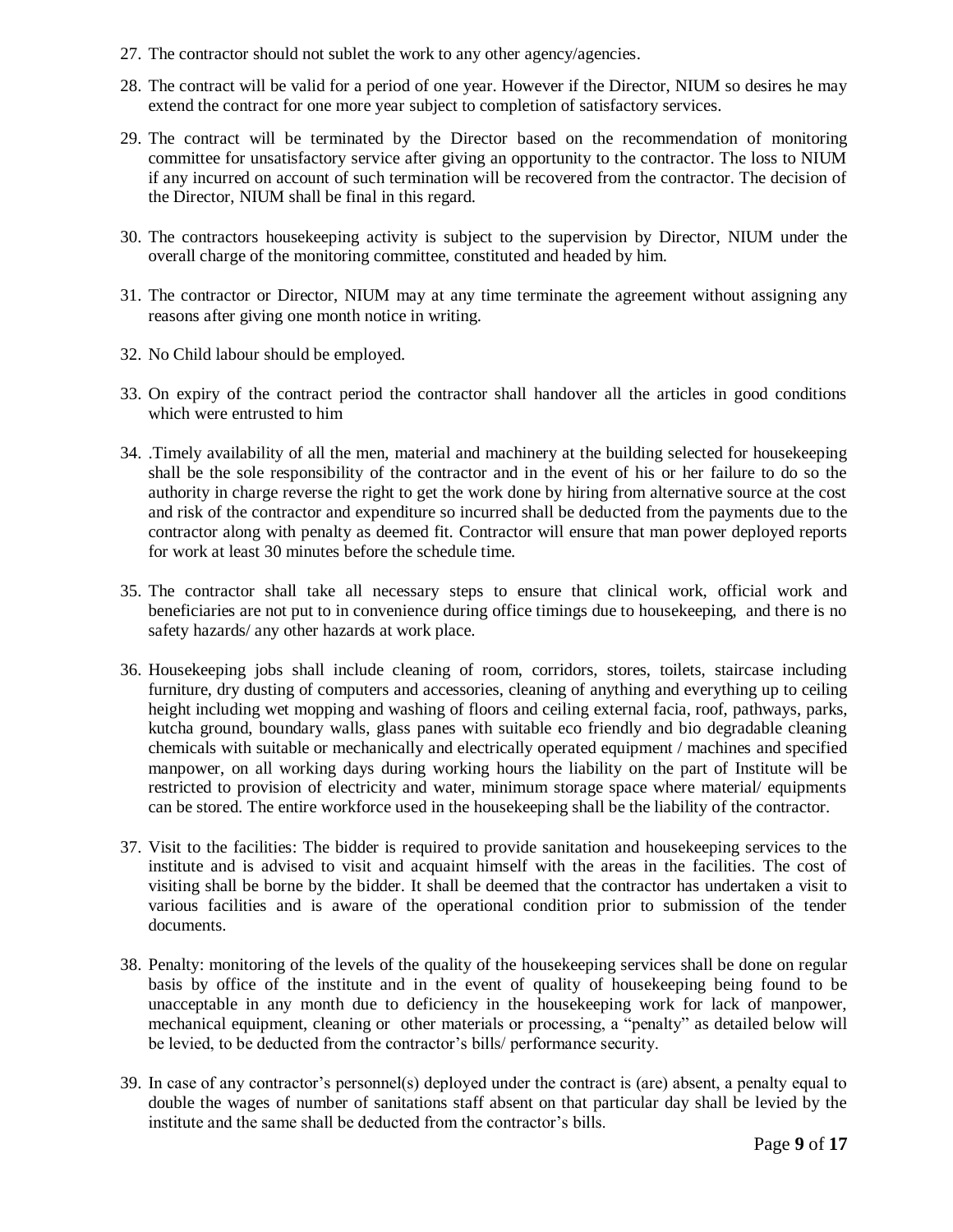- 40. In case of any contractor's personnel deployed under the contract fails to report in time and contractor is unable to provide suitable substitute in time for the same it will be treated as absence and penalty shall be levied. In case any public complaint is received attributable to misconduct/ misbehavior of contractor's personnel a penalty of Rs.500 for each such incident shall be levied and the same shall be deducted from contractor's bill. Further the concerned contractor's personnel shall be removed from the system immediately.
- 41.In case of the contractor fails to execute the work as stipulated in the agreement or unsatisfactory performance or does not meet the statutory requirements of the contract, the authority concerned reserves the right to impose the penalty.
- 42. The tenderer should provide suitable uniforms for his personnel and he shall on his own responsibility appoint all the necessary staff and employees who should be proficient in Housekeeping. The Director, NIUM shall have no responsibility or any obligation legal or otherwise in respect of the affairs of such staff and employees, including their appointment, conduct, discipline, termination, wages and terms and conditions of work etc. which are the sole obligation of the tenderer. The tenderer shall ensure that staff employed by him are properly, cleanly and neatly dressed and shall be "disciplined and polite to Officers & Staff of the NIUM at all times. He shall furnish fitness certificate issued by the medical officer periodically in respect of the employees and their antecedents should be verified by the police authorities. In the event of the detection by the tenderer or his employees of any valuable or belongings of the patients & employees of NIUM, the tenderer shall immediately report the same to the Director, NIUM.
- 43. The tenderer shall comply with all requirements under central and local sales tax laws and shall be responsible for payment of all taxes, fees and other statutory payments to the respective authorities.
- 44. Any dispute between the parties will be referred to the Director, NIUM and his decision will be binding on both the parties and shall be final.
- 45. The successful tenderer shall execute the instructions of the Director, NIUM or an officer authorized by him from time to time on all matters connected with the smooth functioning of the housekeeping related services.
- 46. The Director, NIUM shall reserve the right to accept or reject any one or all the tenderers without assigning any reason thereof.
- 47. In case of any breach of this contract and any term and conditions therein by the Tenderer, the Director, NIUM may cancel the contract for the remaining period of the contract after giving a show cause notice of a reasonable time (one month) as deemed fit by the Director, NIUM in writing to the contractor, in the event of such cancellation, security deposit amount of the contractor will be forfeited to the NIUM. The decision of the Director NIUM shall be final in the matter.
- 48. The Contractor shall have his own system of supervision and arrangements within the said premises by deployment of suitable staff to the entire satisfaction of the Director, NIUM or any officer authorized by him. The contractor shall, however, required to furnish details of such a system for approval by Director, NIUM.
- 49. The Housekeeping arrangements shall be inspected by the contractor on his own at least once a week compulsorily and report submitted to the Director, NIUM, BENGALURU or his authorized officers, regularly. The Housekeeping arrangements shall also be inspected by the Director, NIUM, BENGALURU or/and his authorized officers from time to time including surprise check. The contractor shall maintain daily log book for the work assigned to the workers and the same will be countersigned by the authorized person from the Director on weekly basis. The remuneration will be paid to workers after the due satisfaction of the authorized officer of NIUM.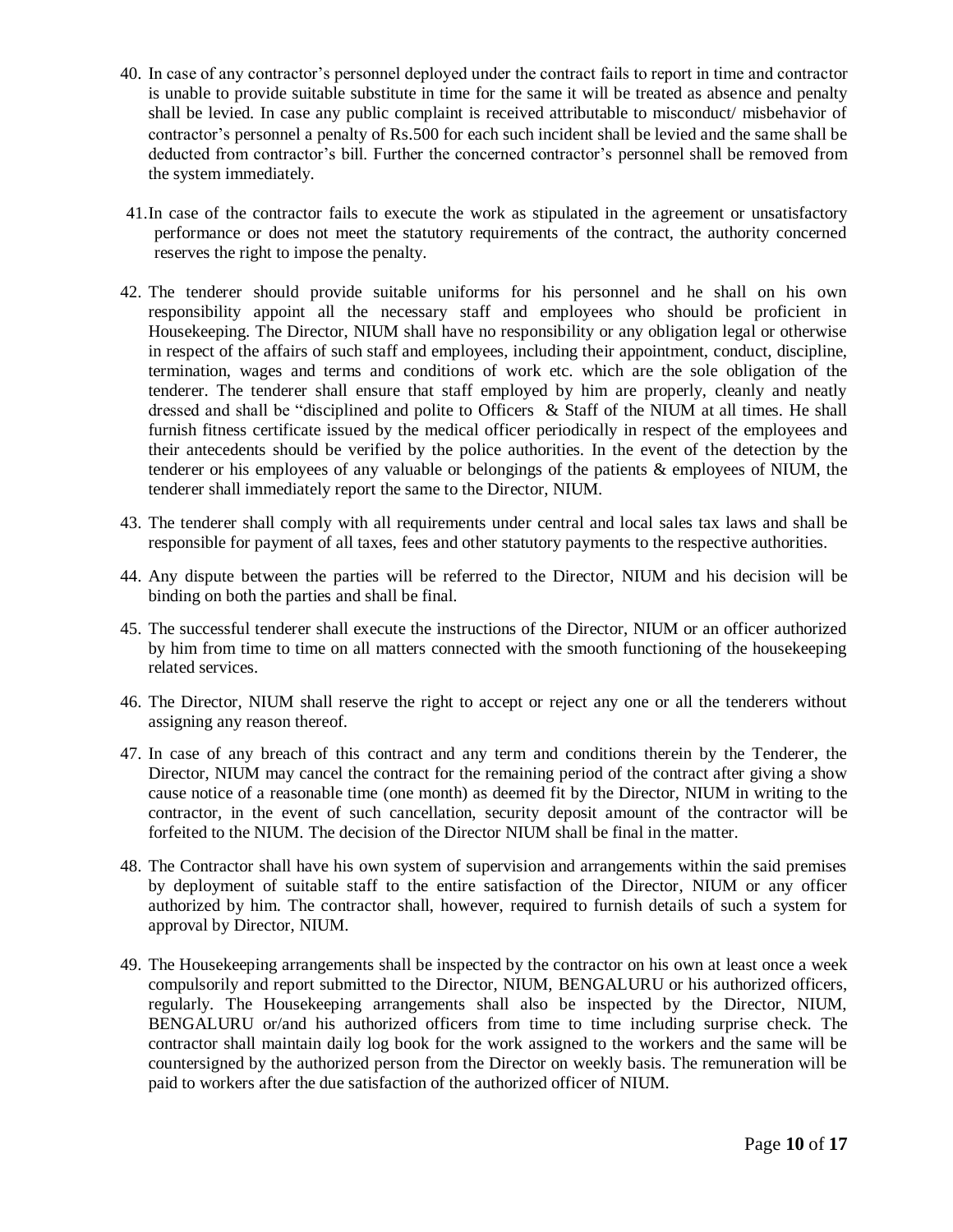- 50. The contractor shall be provided with a small room free of cost for keeping his materials required for carrying out his duties. No other accommodation for stay or rest of his personnel will be provided by NIUM.
- 51. The contractor shall employ his own Personnel and Equipments like vacuum cleaner, Mechanical swabbing, brooms, moppers, disinfectants etc for purpose of housekeeping at his own cost. The contractor shall engage his staff with prior police verification and shall provide a list of such staff along with their photo, permanent address, copy of Aadhar card/police verification report, education qualification etc., to the office
- 52. The Contractor and their personnel shall wear a uniform as approved by the Director, NIUM, BENGALURU. They will also have a photo identity card issued by the contractor on the left hand side pocket of the shirt with proper long coat so that they can be identified during their duty hours. The contractor shall ensure to supply all the required materials for best upkeep of uniforms (Gloves, mask, cap ,socks , shoes etc.,) of his persons.
- 53. Behaviour of personnel shall in no way be detrimental to the administration. The contractor shall provide person of good character, physically fit, efficient, well behaved and skill full in their duties.
- 54. In case of any shortfall in the attendance of the worker provided by the contractor, there shall be proportionate deduction from the monthly bill.
- 55. Director, NIUM shall pay the contractor as per the rates accepted on monthly basis. The due shall be claimed by the contractor in the first week of the succeeding month. All claim bills raised by the contractor shall be paid by the NIUM as for as possible by  $20<sup>th</sup>$  of the following month subject to any subsequent adjustment based on the attendance register of the personnel. However, the contractor shall make the payment of wages to the personnel(s) employed by him on or before  $5<sup>th</sup>$  of every month and the payment dispersal statement has to be submitted to the office for record purpose Delay

in the payment of wages to the personnel if any shall attract penalty of **Rs. 10,000/-** per day of firm/agency.

- 56. The contractor shall withdraw from service of NIUM any employee who in the opinion of Director, NIUM, mis-conducts himself or is in any way unfit or unsuitable for the said purposes. Failure to do so will entail a penalty of 10% of the rate quoted for such employer and non payment of any remuneration for such employer. The decision of the Director, NIUM in this regard will be final and binding.
- 57. The Contractor shall at all time obey the lawful instruction given to him by Director, NIUM or his authorized representatives or such other personnel appointed by the administration in respect of all works of housekeeping. Any infringements of any such instruction may render the contractor liable to be fined Rs. 10,000/- in each case. The fine will be in addition to the penalty mentioned in other clauses.
- 58. All workers provided by the contractors should be healthy and not suffering from any contagious diseases.
- 59. The Contractor shall also ensure the norm prescribed by the human rights commission, Government of India, Minimum wages act and industrial dispute act or any such other legislation are fully observed and the office is kept harmless and indemnified. If there is any non compliance intimated by competent authority to Director, NIUM, the contractor has to rectify it and indemnify.
- 60. The House keeping services, Hospital, academic block, admin block, auditorium, pharmacy, hostel services, sweeping and cleaning services provided by the contractor shall confirm to the NABH /corporate standards. Any deviation or deficiency shall be taken as violation of this contract and liable for termination of this contract. The decision of the Director, NIUM, BENGALURU in this regard shall be final and binding.
- 61. No personal shall be put on duty for more than 8 hours if it is found he has to be paid double the wages as per rule by the firm only and institute will not be responsible for such double payment.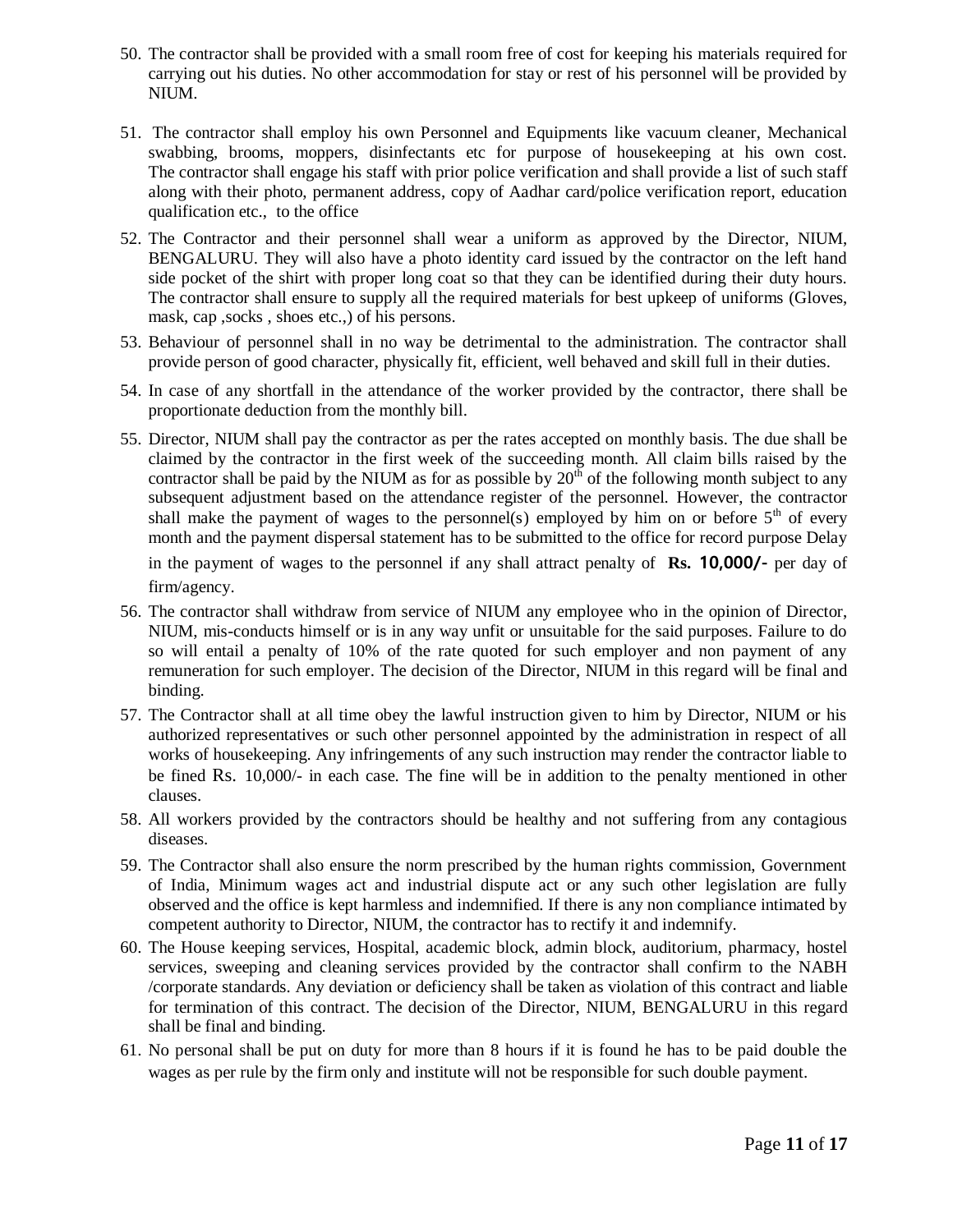- 62. The firm shall not engage the personnel deployed at this institute in some other places, if such cases come to the notice of the institute the firm shall be declared as blacklisted and security deposit shall be forfeited.
- 63. The firm shall not remove any person without the knowledge of the authorities, and memos / warning issued to the personnel should be brought to the notice of the authorities before terminating the personnel. If any fine is levied by the firm to the personnel due to whatsoever the reason while performing the duty at institute the fine levied shall become the institute revenue and the same will be recovered from the bill of the firm.
- 64. Due to any reason if the firm found to be practising illegal activities which is against to the contract the firm will be blacklisted and security deposit will be forfeited.
- 65. Copy of the AADHAR CARD has to be produced by the firm in respect of the person engaged.
- 66. The details of the personnel engaged shall be get verified from other offices, where the agency is giving services so as to get confirmed that the personnel is not engaged in other offices /organization etc .
- 67. During working hours if any personnel found absent from the duties a penalty of Rs. 2,000/- per member on each occasion shall be levied.
- 68. EMD will be refunded to the firms, which are not considered after 2 months from the date of awarding the tender.
- 69. Short payment made if any to any employee from his salary, bonus etc., a penalty of Rs. 1,00,000/- per case on each occasion shall be levied
- 70. Successful tenderer will have to execute an agreement after remitting the performance security deposit, in a stamp paper worth Rs. 500/- (Rs. Five Hundred Only) at its own expenses. After executing the agreement, the approved rate and contract shall be valid upto 1 year from the date of execution of the agreement.
- 71. Contractor should be attach an undertaking an affidavit that the company/firm has not been blacklisted by any court of law or any Govt/Central /Autonomous bodies/PSU and in future if it takes place the agency shall be liable to inform the NIUM office.
- 72. Any concealment of fact like blacklisting or nonperformance in earlier contract will make the bid inadmissible.
- 73. The agency has to maintain Attendance register, Wages register and distribute the wages slip to all the concerned personnel and get the signature of the institute incharge every month for attendance  $\&$ wages register, etc.,
- 74. The Director, NIUM shall have powers to relax any of the above condition(s) and decision of Director is final and binding in this regard.

#### **COMPLIANCE OF LABOUR LAWS:**

**1.** The contractor shall at his own cost comply with the provision of labour laws, rules, orders and notifications whether central or local as applicable to him or to this contract from time to time. These acts /rules includes without limitations to the followings;

- a. The minimum wages Act ,1948 Rules and orders issued there under from time to time.
- b. The workmen's compensation Act,1923 with Rules ,orders and notifications issued there under from time to time.
- c. The payment of gratuity Act, 1972 with Rules ,orders and notification issued there under from time to time.
- d. The mines Act, 1952, the factories Act, 1948 or the shops and establishment Act, whichever is applicable with Rules, orders and notifications issued there under from time to time.
- e. The payment of bonus Act 1965 with Rules , orders and notifications issued there under from time to time.
- f. The payment of wages Act 1936 with Rules ,orders and notifications issued there under from time to time.
- g. The employees provident fund and miscellaneous provisions Act , 1952 with Rules, orders and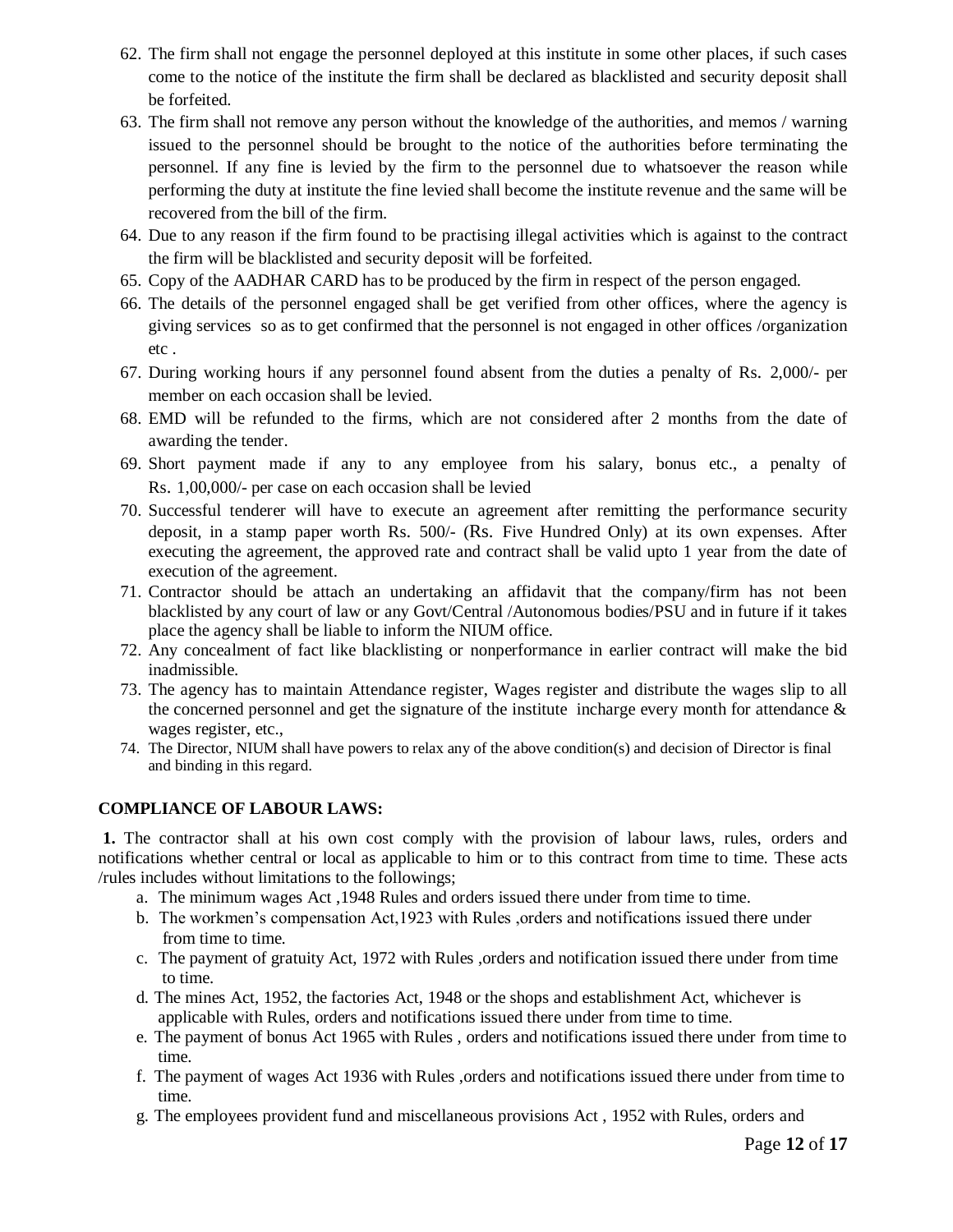notifications issued there under from time to time.

- h. The employees state insurance Act, 1948.
- i. The interstate migrant workmen (regulation of Employment and Condition of Service) Act,1979 and central rules framed there- under
- j. All other Acts/Rules/Bye laws; orders notifications, etc, present or future applicable to the contractor from time to time for performing the contract job.
- 1. All employees of the contractor shall be employees of the contractor. Institute will not have any liability to absorb them at any point of time nor can they claim any right for employment in institute.
- 2. The contractor shall have a valid license obtained from licensing authority under the contract labour (Regulation and Abolition) Act,1970.
- 3. The contractor shall submit the EPF code number obtained from the authorities concerned under the employees provident fund and miscellaneous provision Act 1952.
- 4. The contractor shall maintain all records/ registers required to be maintained by him under various labor laws mentioned above and produce the same before the statutory authorities as and when enquired. These shall among other things include the following:
	- a) Muster roll
	- b) Register of wages
	- c) Register of deductions
	- d) Register of fines
	- e) Wages slip
	- f) Register of advances
- 5. The contractor shall also submit periodical reports / returns to the various statutory authorities such as the contract labour (Regulation and Abolition) Act 1970, Employees provident fund Act, etc.
- 6. The agencies has to maintain the Register of wages, Attendance register and Form-XIII, etc., whenever, the labour authorities inspect the institute the contractor shall provide the necessary documents.
- 7. Form- B to be submitted with bill

#### **THE CONTRACTOR SHALL BE HELD RESPONSIBLE TO CARRY OUT THE FOLLOWING ITEMS OF WORK.**

#### **HOUSE KEEPING:**

- 1. The contractor has to provide 35 cleaning personnel (sweepers and cleaners) and a Supervisor as per the scheme enclosed. The total area of the NIUM for housekeeping will be the complete built up area along with the roads leads to various buildings /blocks in the campus.
- 2. Cleaning equipment and materials will have to be provided by the contractor and the same have to be used in the three shifts. The night shift should have minimum no. of personnel, as prescribed by the NIUM.
- 3. The Hospital ward should be made up daily. The bed sheets, pillow covers and towels must be changed soon after the patient is discharged and as and when required. The used linen should be washed hygienically for reuse.
- 4. The hospital clothes/ linen etc. has to be washed on daily basis or as and when given.
- 5. The contractor has to get washed the linen /other clothes of the institute only at the area specified for it and also has to make arrangement for providing trolley/transportation etc. to carry the linen/clothes from hospital / administrative block etc to the washing point.
- 6. After getting washed the clothes it should be properly ironed before giving back to the hospital / office etc.
- 7. In general, toilets have to be cleaned daily on hourly basis / as and when required as per NABH standards by using the cleaning agents, chemicals, deodorants etc., and in In-patient ward/ OPDs and other areas of the hospital premises cleaning has to be done four time in a day that is every six hours as per NABH standards and floor mopping of the OPD areas on hourly basis or as and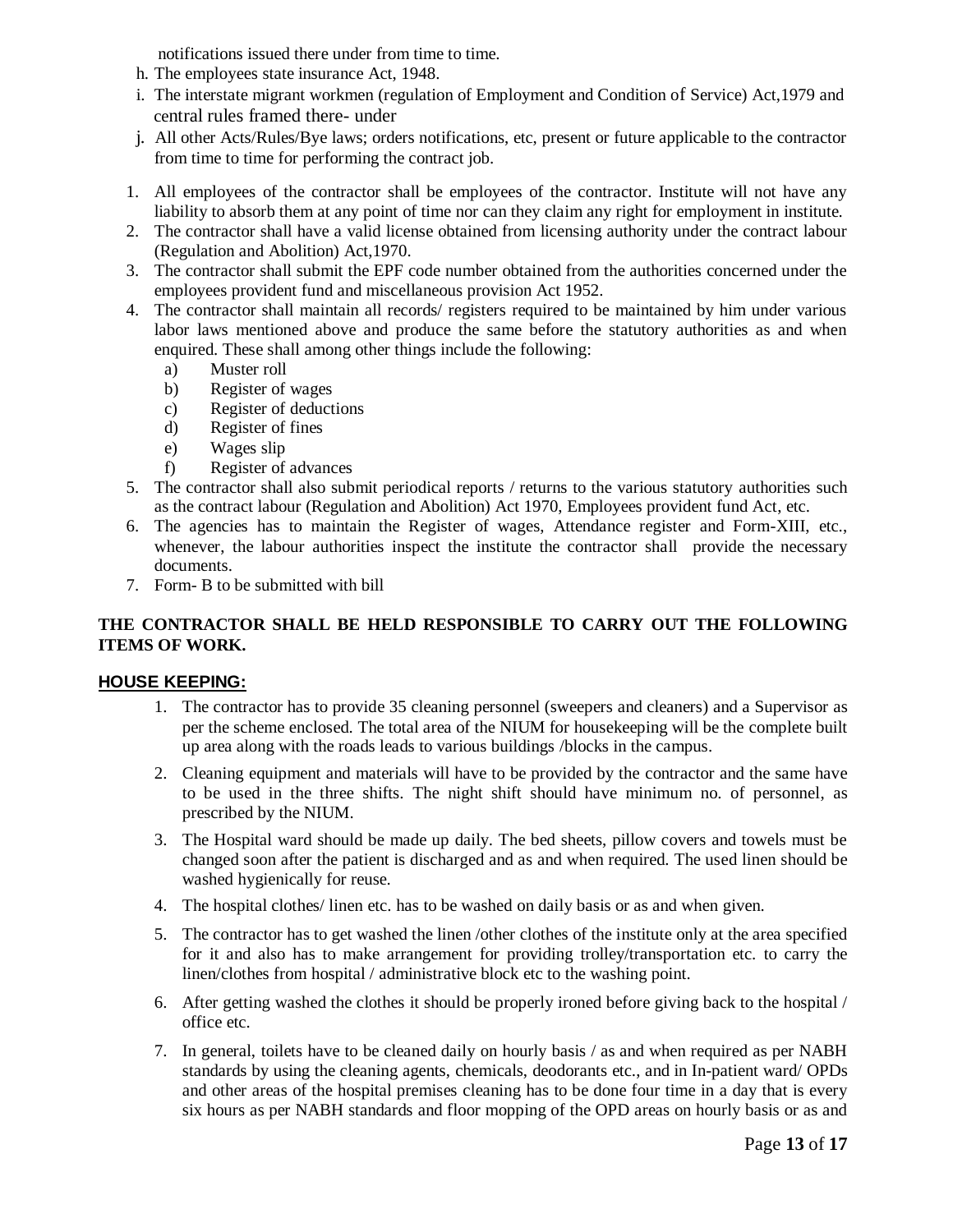when required .and work log book shall be maintained by the firm and also a detailed report counter , signed by the authorized officer /RMO must be submitted on daily basis.

- 8. Dust /garbage removing, window cleaning, cleaning of the furniture to be done daily.
- 9. Daily cleaning and mopping of the entire building including removing of cobwebs etc. every day in morning and evening and as and when required.
- 10. Cleaning of entire open area entire open areas and lawns in the morning and as and when required.
- 11. To provide plumber and electrician as and when required.
- 12. Daily cleaning of windows, doors, balconies, corridors, terrace and staircase (dry and wet), including removing of cobwebs etc.
- 13. Cleaning of fans, other electrical fittings, all the glasses and wooden frames, etc., once in a week.
- 14. Cleaning of walls once in a week
- 15. The firm should show the items of standard quality that are purchased for cleaning purpose such as cleaning agents, deodorants, acids, phenyl, bleaching powder etc. to the Institute every month and produce a copy of bill for having used such items in the Institute to admit the same.
- 16. The firm shall maintain stock register to enlist the items consumed on daily basis which will be verified by the designated person from NIUM on regular basis.
- 17. Use of Cotton Carry Cloth bags only wherever required in the campus of the Institute

#### **In Patient Service**

- 1. Attending to all the occupants of the beds.
- 2 Up-Keeping of Equipments, beds, bedspread, pillow, towels, chairs, tables, cots, water jugs, water glass, Bucket, water coolers, Geysers etc.
- 3. Laundering bedsheets, pillow covers, blankets, mosquito nets towels, curtains etc.
- 4. Cleaning of blockage of sewage line in IPD and OPD block when ever required.
- 5. All the furniture and Equipments of the National Institute of Unani Medicine such as beds, water cooler, water filter, electrical, fitting etc. will be issued to the contractor through a handling over list of copy of which, will jointly be maintained by the NIUM and the contractor for accounting purpose. All these Equipments should be maintained in proper working condition by the contractor. Any loss or, damage to these equipments should be made good by the contractor at his own cost.
- 6. The equipment so handed over should be returned back to the National Institute of Unani Medicine in complete satisfactory conditions, at the end of the contract.
- *7.* All the aspects of work thus entrusted **to the housekeeping contractor will be inclusive of materials and labour***.*
- 8. The Contractor should bring all required materials required for carrying out the above said work and it is his responsibility to keep always sufficient stock also.
- 9. The contractor shall supply the following materials each month in sufficient quantity which will be decided by noting the actual need.

| Phenyl              | Vim powder                             | <b>Tissue Paper</b>            |
|---------------------|----------------------------------------|--------------------------------|
| Naphthalene Balls   | Room Freshner                          | Mechanical Device for swabbing |
|                     |                                        | the floor                      |
| Baygon Spray        | Air Freshner                           | Sanitary Cubes.                |
| Harpic              | Liquid Soap                            | Washing Soap/Detergent powder  |
| Narial / Phool Zadu | Cloth/Cotton<br>Floor duster/<br>Gunny | Vaccum cleaner                 |
|                     | carry bags                             |                                |
| Surf                | Toilet roll                            | Dettol                         |
| Odonils             | Colin                                  | <b>Brossom</b>                 |
| Teepol              | Clinzo                                 | <b>Bucket</b>                  |
| Dust control mops   | Duster                                 | Long handle duster             |
| Mansion polish      | Mugs                                   | Wiper                          |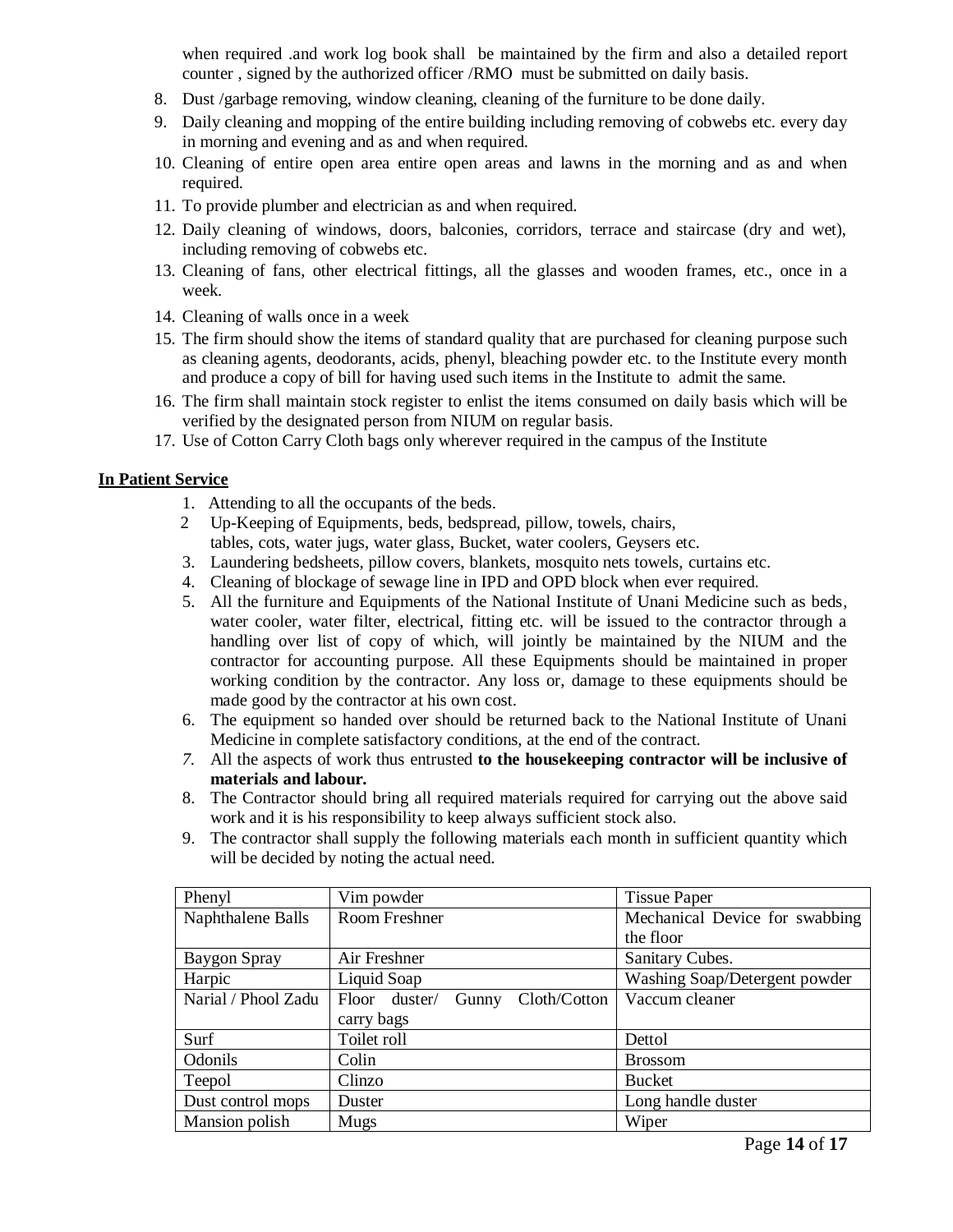The firm should show the above items purchased for cleaning purpose to the authorized person every month for physical verification and produce a copy of bill for record purpose for having purchased such items.

- 1. The rates quoted shall include of chargers, materials cost, service charges, liveries labour charges etc. No extra payment on any account will be made.
- 2. The contractor shall carry out any other order or task allotted by the Director, NIUM or his authorized officers in the interest of housekeeping of NIUM.
- 3. The contractor shall maintain for himself and for his duty approved supervisor and his staff, an attendance register for daily attendance. The register shall be liable for inspection by Director, NIUM/ or any other person authorized by the director
- 4. The contractor shall perform housekeeping work of the National Institute of Unani Medicine premises on all days round the clock.
- 5. The garbage collected from area in and around the premises shall be removed without any delay and disposed off as appropriate depending upon the type of waste on daily basis.
- 6. The contractor shall ensure that the personnel employed by him should be able to converse in Kannada and Hindi language as far as possible.
- 7. The Contractor should ensure that the personnel deployed as sweeper are not less than 18 years of age and not more than 45 years old. The personnel also shall be Indian Nationality.
- 8. The National Institute of Unani Medicine shall have no responsibility or obligation be it legal or otherwise, in respect of the affairs of such housekeeping personnel including their appointments, termination and disciplinary matters.
- 9. The Contractor shall provide suitable uniforms as may be prescribed by the Director, NIUM to housekeeping personnel and the contractor shall ensure that the housekeeping personnel employed by them are neatly and properly dressed.
- 10. The contractor as well as his staff will not cause any annoyance or nuisance while discharging duties at the premises.
- 11. The Contractor should ensure that the wages paid to his staff shall not be less than the minimum wages as notified from time to time by the Government and with the statutory provisions prescribed under various labour laws any complaint is received in this regard from any employee, stern action shall be taken by the Institute .
- 12. These terms and conditions can be reviewed /amended with mutual discussion between both the parties. The decision of The Director, NIUM, BENGALURU will be final and binding on all disputes that may arise.
- 13. The Contractor should furnish financial status indicating annual turnover, latest certified copy of income tax return, employees PR code, EPF, ESI (RC) remittance details for last 2 years and any other documents that The Director, NIUM, BENGALURU feels is relevant.
- 14. No advance payment shall be made under any circumstances.
- 15. The EMD is liable to be forfeited if the tenderer withdraws his accepted tender.
- 16. Income tax with surcharge will be deducted at source as per rules in force.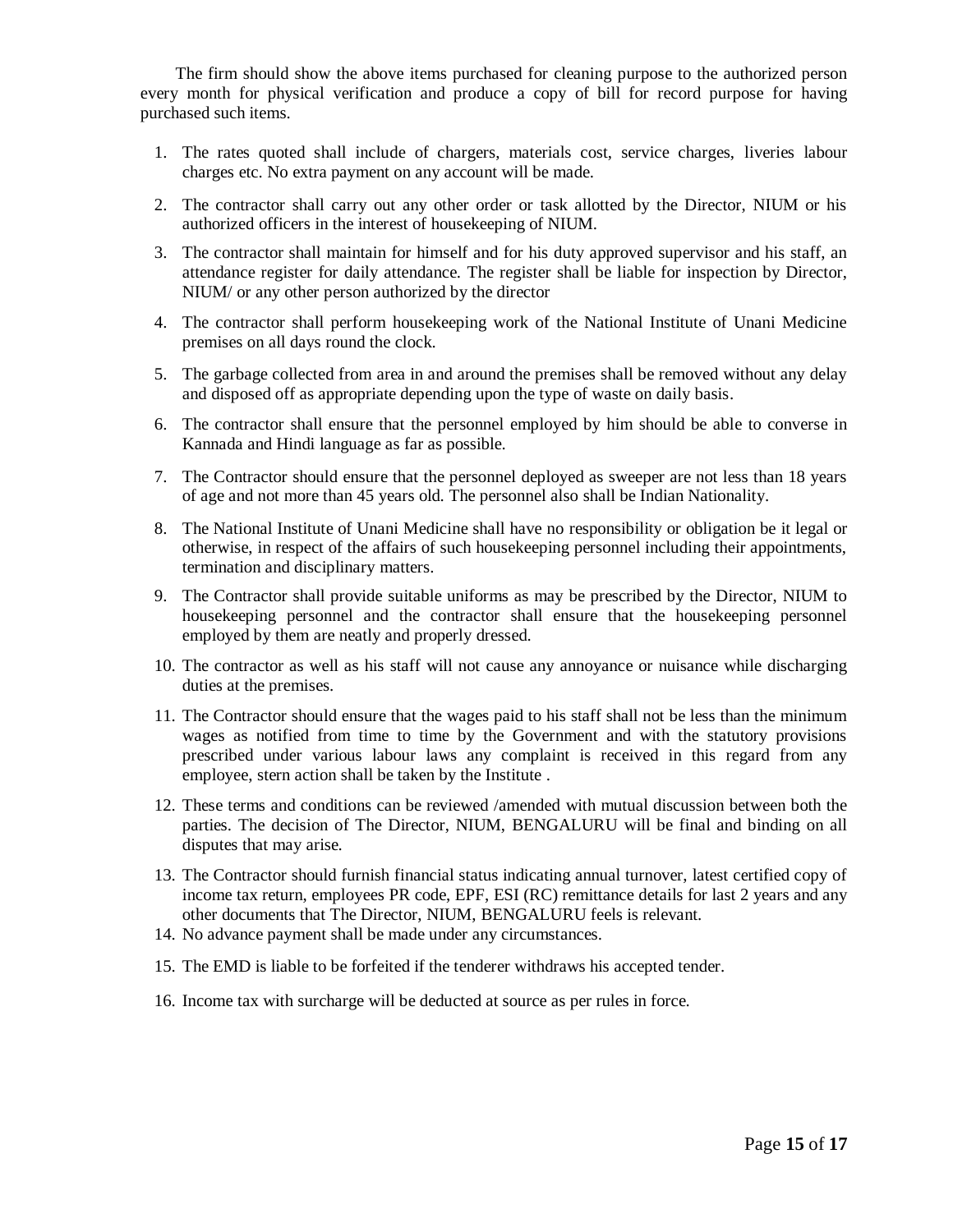#### **TECHNICAL QUALIFICATION:**

- 1. a. The Agencies having at least 3 years experience in house keeping need only apply. They should have an experience of House Keeping in reputed Institutions/ firms /hospitals/offices mess/ establishments/companies etc., of more than 100 beds strength or reputed clubs or Officers Mess or Three Star Hotel, Big establishments or Companies. The Director, NIUM may if considered necessary have the places run by Tenderer inspect and reject the tenderers whose quality of house keeping is found substandard.
- b. Having annual turnover of **Rs. 4 Crores** in Housekeeping in the last two years.
- c. Income Tax clearance certificate for last two years.
- d. Annual return for last two years.
- e. Audited accounts for last two years.
- 2. Technical bid should contain the following
	- a. Satisfactory experience certificates.
	- b. Those submitting tenders are required to have experience in Housekeeping.
	- c. The quality of Housekeeping in the place mentioned by bidders may be inspected by monitoring committee to decide about the technical qualification of the bidders.

Note: The technical bid will be disqualified if the Tender Committee headed by the Director, NIUM, BENGALURU considered that the offer given in the technical bid is not in conformity documentary proof to prove the competency of the firm. The decision of the tender committee will be final in this regard.

#### **3. Penalty Clause**

- a. For any type of short payment made to the persons engaged for housekeeping purpose an amount of Rs. 25,000/- each occasion shall be levied.
- b. If the wages is not paid on or before  $5<sup>th</sup>$  of every month Rs. 10,000/- per day shall be levied as fine.
- c. For any infringement of instructions Rs. 10,000/- penalty
- d. For non-submission of EPF, ESI challans as stated Rs.10,000/- per day fine.
- e. For any cash payment to laborer's penalty of Rs. 5,000/- per labour per time
- f. For not maintaining the manual attendance register Rs. 10,000/- fine on each occasion
- g. For non-payment of leave wages or allowing 15 days of leave to the employee penalty of Rs. 2,000/- per day shall be levied.
	- h. If any public complaint is received attributable to misconduct/misbehavior of contractor's personnel, a penalty of Rs. 500/- for each such incident shall be levied and the same shall be deducted from contractor's bill. Further the concerned contractor's shall be removed from the system immediately.